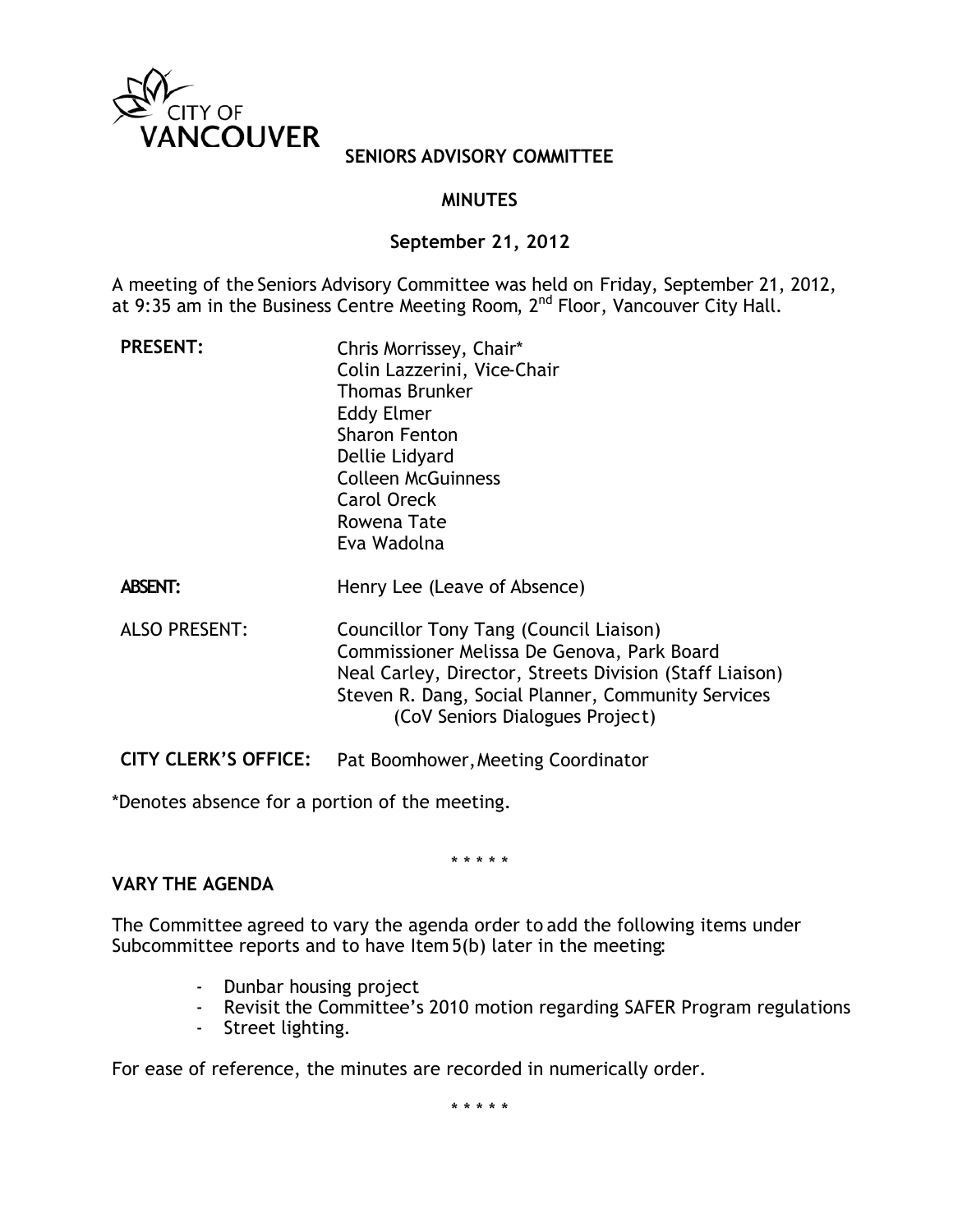### **Leave of Absence Requests**

MOVED by Colleen McGuinness SECONDED by Carol Oreck

> THAT leaves of absence be granted for Henry Lee for this meeting, and Eddy Elmer and Eva Wadolna for the October 19, 2012 working session.

CARRIED UNANIMOUSLY

#### **Approval of Minutes**

MOVED by Tom Brunker SECONDED by Eva Wadolna

THAT the minutes of the June 15, 2012, meeting be adopted as circulated.

### CARRIED UNANIMOUSLY

### **1. Working Sessions Update**

Working notes of meetings held in the summer were reviewed.

MOVED by Dellie Lidyard SECONDED by Carol Oreck

> THAT the working notes of the July 20, 2012, meeting be approved with the following amendment:

Page 2 regarding discussion on the Point Grey Private Hospital expansion proposal, add the following phrase to the last paragraph: "and concern for the displacement of current residents of the apartment buildings."

CARRIED UNANIMOUSLY

MOVED by Eva Wadolna SECONDED by Colleen McGuinness

> THAT the Seniors Advisory Committee ratify the following name changes made at the August 17, 2012 working session:

- (a) THAT the Transportation Subcommittee be renamed to the "Transportation and Mobility Subcommittee".
- (b) THAT the Communications Subcommittee change its name to the "Communications and Outreach Subcommittee".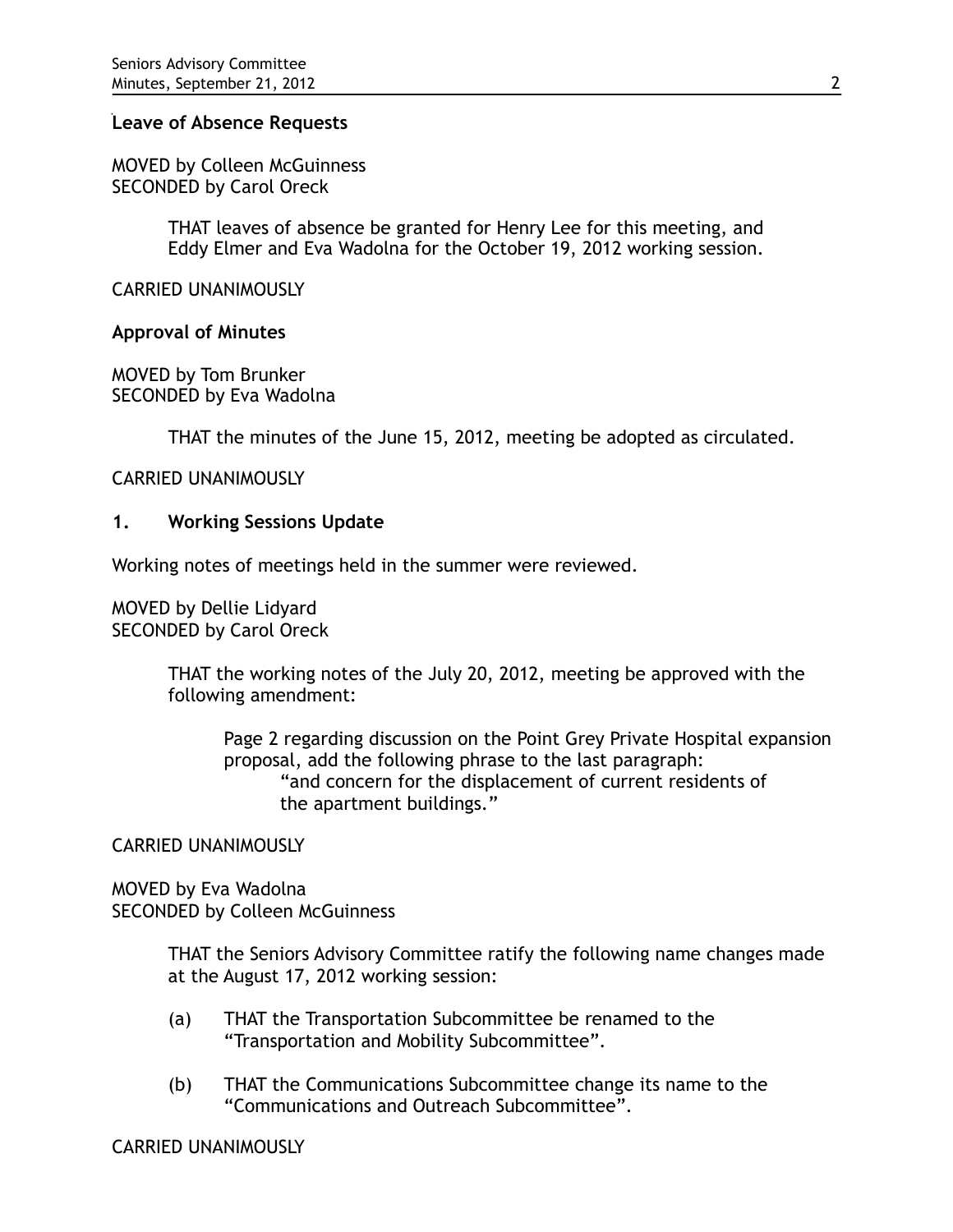MOVED by Dellie Lidyard SECONDED by Carol Oreck

> THAT the working notes of the August 17, 2012, meeting be approved with the following amendments:

Page 3 under *New Business*:

(a) clarifying Committee meeting time, delete the words "to noon" and add the phrase "to 11:30 am and have the room available to noon in case it is required."

(b) and (c) to note "add the *Connections and Engagement* and the *Healthy City* links to the Committee's web site" respectively.

Page 1 under *Attendance*:

To note the Leave of Absence request received from Sharon Fenton for the August 17, 2012, meeting.

CARRIED UNANIMOUSLY

# **2. CoV Seniors Dialogues: Preliminary Engagement Plan & Strategy**

Scott Graham, Social Planning and Research Council of BC (SPARC BC), provided background on the City's *Seniors Dialogues* project and noted the focus of the community engagement questions with regard to:

- determining priority neighbourhoods for the development of social amenities
- the elements which make facilities and services more age-friendly for seniors.

Mr. Graham, along with Steven Dang, Social Planner, presented the "City of Vancouver Seniors Dialogues: Preliminary Draft Engagement Plan and Strategy", as well as a draft map of the distribution of seniors population, aged 65+ (2011) by neighbourhood *(distributed - on file).*

The Committee provided feedback on the *Cafe Dialogues* planned across the city regarding format, locations, accessibility, translation services, and evaluation form.

Eva Wadolna, Project Steering Committee, outlined other ways for people to submit ideas, in addition to the Café Dialogue events. Committee members can forward additional comments on the Engagement Plan to her.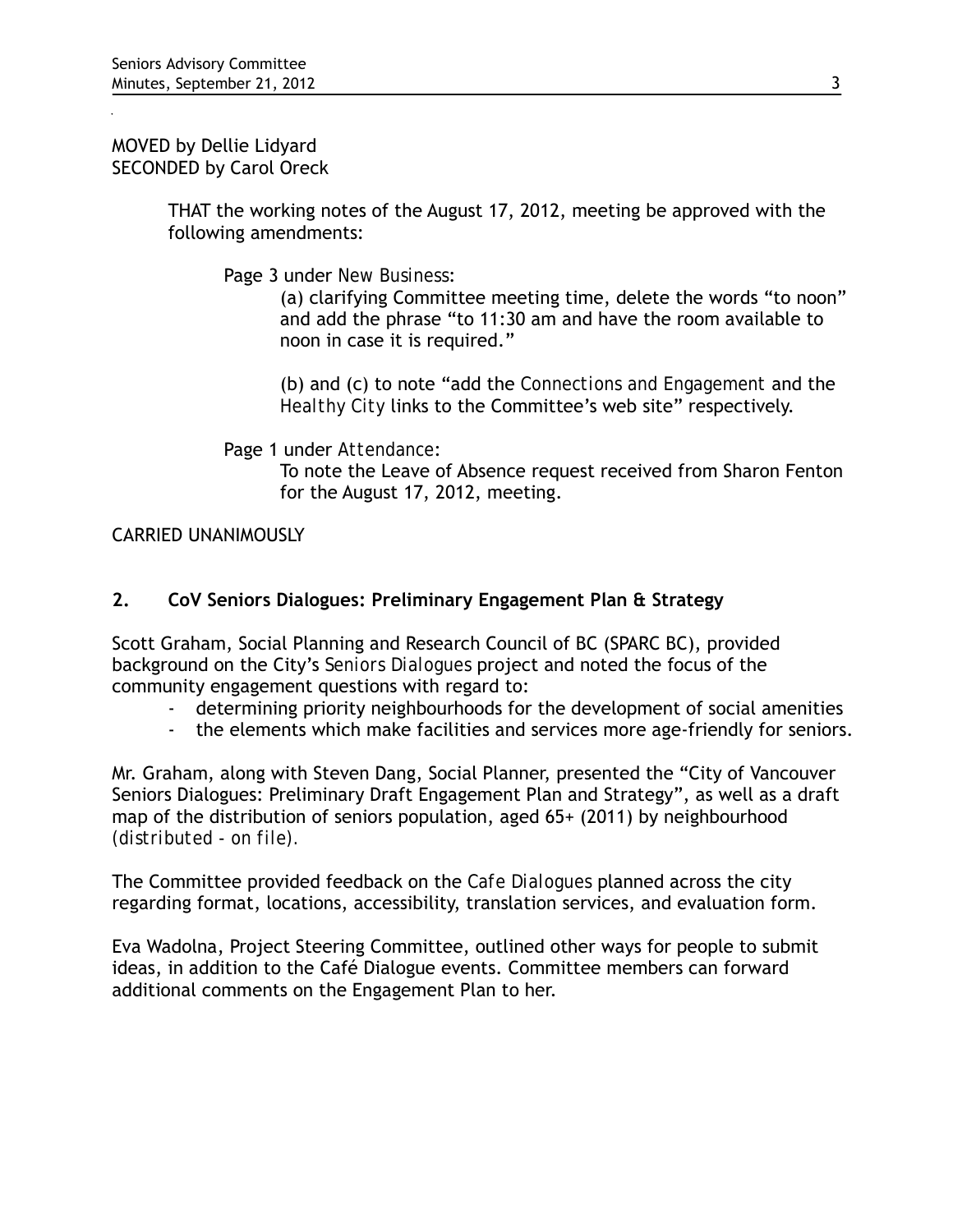# **3. Committee Liaisons' Updates**

Commissioner De Genova, Vancouver Park Board Liaison, provided an update on the:

- SE Vancouver Seniors Arts & Cultural Society AGM she and Councillor Tang attended
- funding status from other levels of government for a new Seniors Centre
- work with the Active Transportation Policy Council
- next meeting with PWDAC and SAC Chairs regarding accessible gardens for seniors and persons with disabilities
- motion passed by Park Board earlier in 2012, to have Park Board staff work with Engineering Services to minimize pedestrian cycling conflicts along the Seawall.

# **4. Subcommittees Update**

On August 17, 2012, the SAC Subcommittees were determined as:

| Communication and Outreach         | Eddy Elmer (Chair)<br><b>Sharon Fenton</b><br>Colin Lazzerini<br>Eva Wadolna                       |
|------------------------------------|----------------------------------------------------------------------------------------------------|
| Housing                            | Colleen McGuinness (Chair)<br>Dellie Lidyard<br>Chris Morrisey<br>Eva Wadolna<br><b>Jill Weiss</b> |
| <b>Transportation and Mobility</b> | Rowena Tate (Chair)<br>Tom Brunker<br><b>Carol Oreck</b><br><b>Jill Weiss</b>                      |

## **(a) Communications and Outreach**

The Committee thanked Neal Carley for the SAC business cards *(distributed – on file).*

Eddy Elmer, Subcommittee Chair, led discussion on having a blog for Seniors Advisory Committee members to share working notes.

## **(b) Housing**

Colleen McGuinness, Subcommittee Chair, reported on:

*i. Dunbar Housing Project -* Open House on October 4, 2012, regarding a proposed 6-storie housing project on Dunbar Street, and noted tenants are expected to be aged 80+ and live independently. She will forward details to the Committee.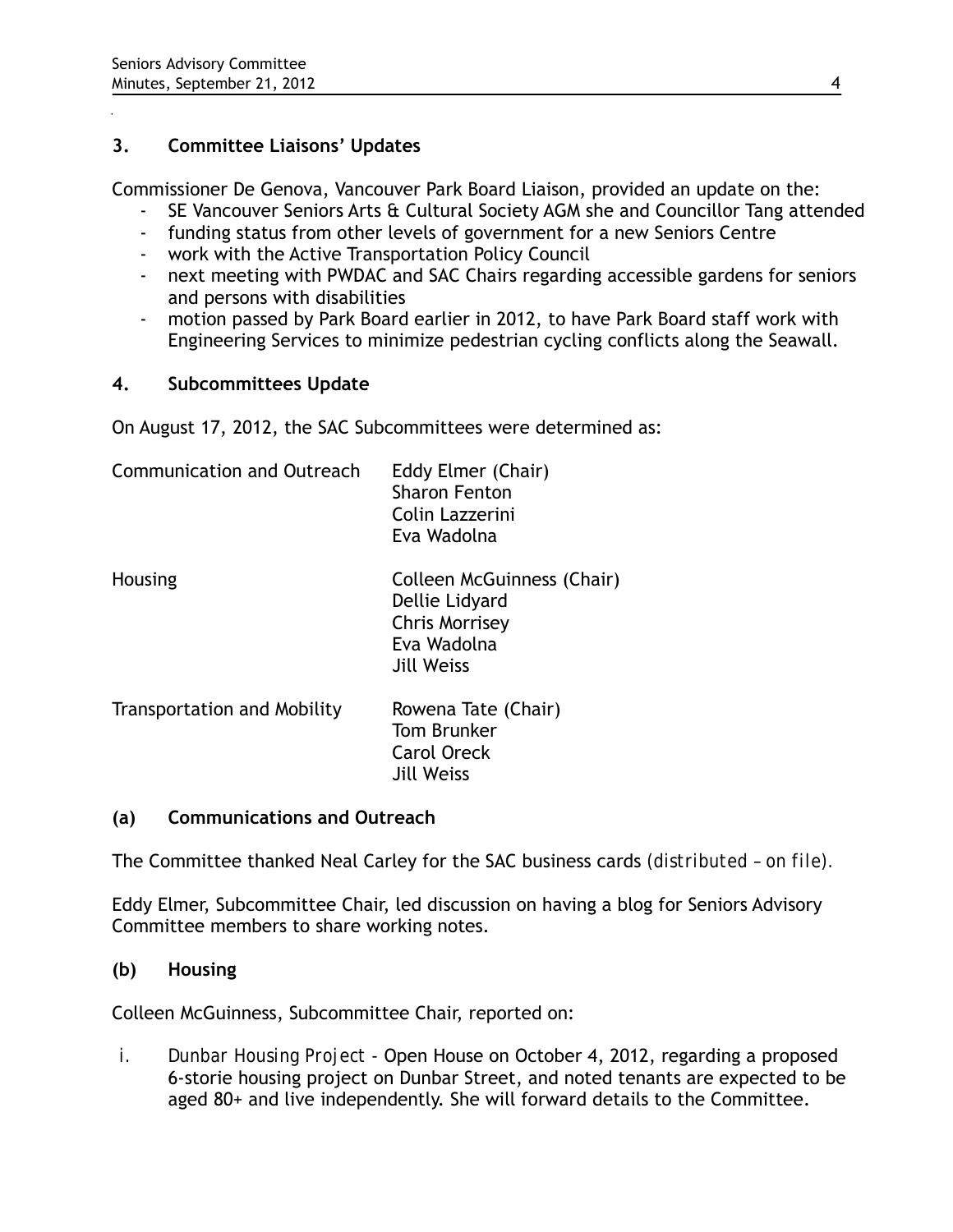*ii. SAFER Program Regulations -* The SAC letter (dated June 17, 2010) sent to Vancouver City Council requested that Council approach the Provincial Government to amend the SAFER Program by removing the annual reapplication requirement, and by increasing the upper limit of eligible rent for the SAFER program to reflect the prevailing market rent in Vancouver. The Subcommittee recommended the SAC renew its motion.

MOVED by Colleen McGuinness SECONDED by Dellie Lidyard

THAT the Seniors Advisory Committee re-send the following motion to Council:

**WHEREAS** 

- 1. The World Health Organization is promoting world-wide Age Friendly Cities (*WHO:* An Age-friendly city is an inclusive and accessible urban environment that promotes active ageing);
- 2. The higher rental costs in Vancouver require that seniors who receive the provincial SAFER rental subsidy are struggling to make ends meet;
- 3. The real cost of housing in a given area is indexed (e.g. CMHC rent surveys) reflecting changes in the rental milieu;
- 4. The current upper limit of SAFER does not reflect this changing trend;

The Seniors Advisory Committee recommends that the City of Vancouver, on behalf of the low-income seniors in the City, take up these matters with the appropriate Provincial Government authorities at the earliest opportunity; and

FURTHER THAT these matters also be sent by the City of Vancouver to the Union of British Columbia Municipalities (UBCM).

CARRIED UNANIMOUSLY (Chris Morrissey absent for the vote)

## **(c) Transportation and Mobility**

The Subcommittee report dated September 17, 2012 *(distributed - on file)* refers to Item 5(a) below*.* 

Eva Wadolna advised of the West End Seniors Network (WESN) correspondence to TransLink and City Council regarding residents' opposition to the permanent closure of the Robson Street, Bl 800, and noted the TransLink Forum on this subject will be held at Gordon Neighhourhood House on October 3, 2012.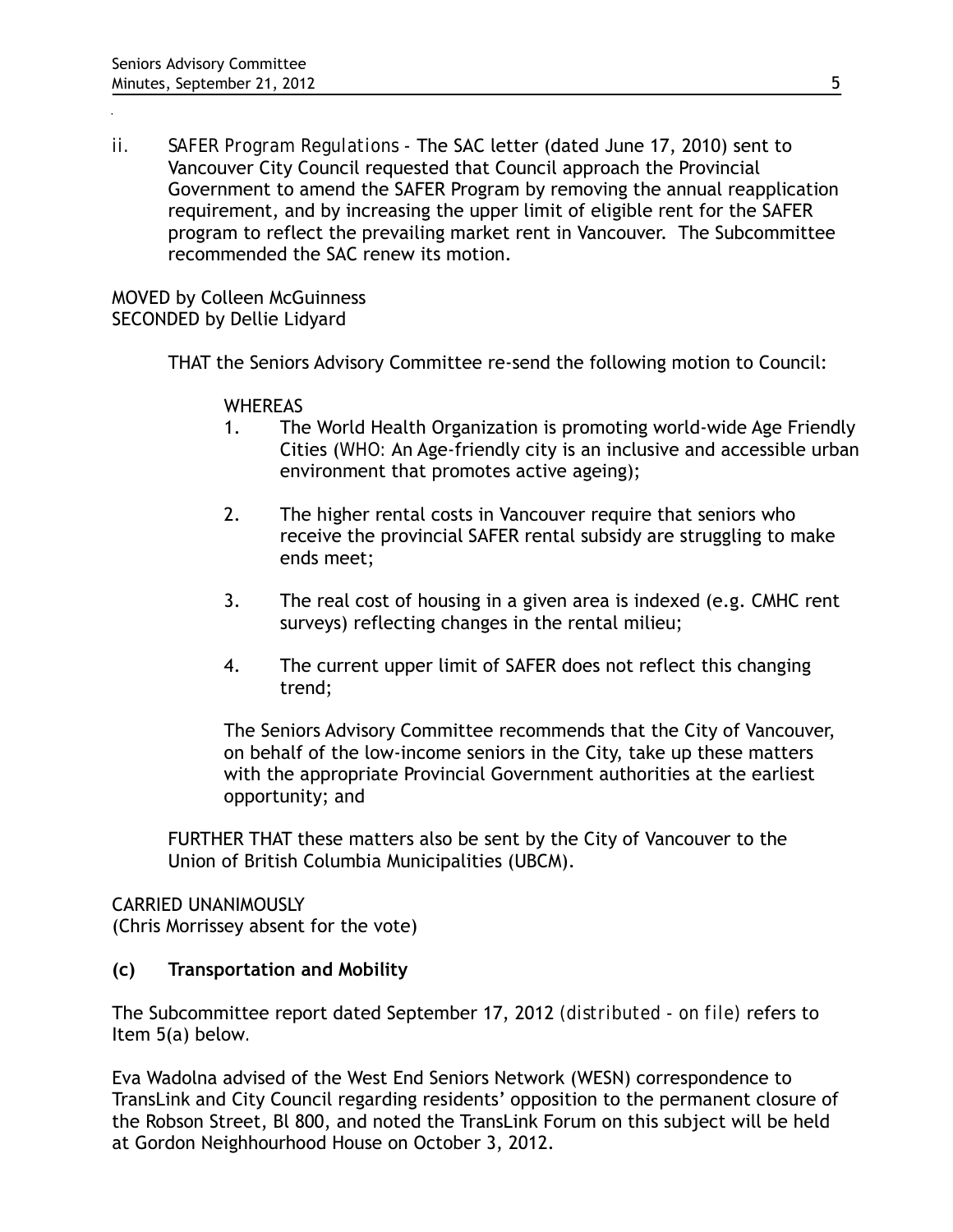The motion regarding street lights was referred to the Subcommittee, due to time constraints.

# **5. Pedestrian Safety**

# **(a) Draft motions from the Transportation & Mobility Subcommittee**

*i. Stanley Park Seawall*

The draft motion submitted by the Transportation and Mobility Subcommittee was discussed and modified.

MOVED by Rowena Tate SECONDED by Carol Oreck

> THAT the Seniors Advisory Committee request that Council Liaison bring to Council and Parks Board the Committee's concern for the safety of pedestrians, especially vulnerable seniors, at the interface between pedestrians and other sidewalk users (e.g., cyclists, skate boarders, etc.) on both sidewalks and seawalls, with a view to having the City take immediate action to address the issue in the short term while investigating and proposing longer term viable solutions for implementation.

## CARRIED UNANIMOUSLY

*ii. Cambie Street and West Broadway Intersection*

The draft motion submitted by the Transportation and Mobility Subcommittee was postponed to the next meeting.

# **(b) Public Bike Share**

Scott Edwards, Manager, and Neal Peacocke, Street Activities Branch, provided an update on the Public Bicycle Share (PBS) program and the work by the interdepartmental Working Group and outreach with Advisory groups. They also compared other PBS systems and responded to questions.

City's Public Bike Share information at: <http://vancouver.ca/streets-transportation/public-bike-share-system.aspx>

*Note from Clerk:*

Public Hearing on By-law amendments to support a PBS *(October 16, 2012)* <http://former.vancouver.ca/ctyclerk/cclerk/20121016/phea20121016ag.htm>

Report to Council's Standing Committee on Planning, Transportation and Environment (October 17, 2012)<http://former.vancouver.ca/ctyclerk/cclerk/20121017/ptec20121017ag.htm>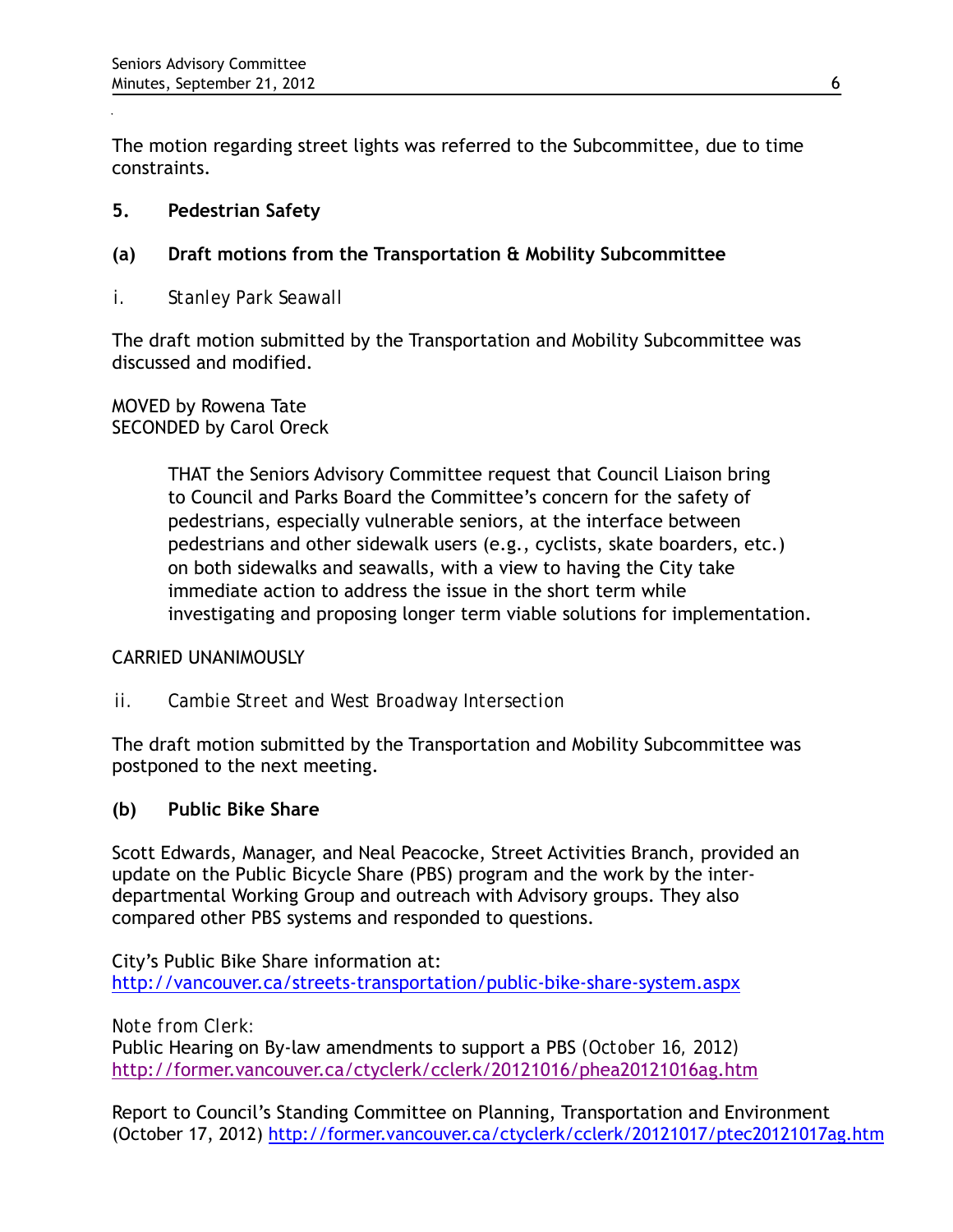# **6. New Business**

# **(a) Council of Senior Citizens' Organizations (COSCO) Conference**

Thomas Brunker reported that space and subsidies were available for the national COSCO conference on October 1 and 2, 2012, in Richmond, BC, and recommended the SAC send a representative to attend.

\* \* \* \* \*

*At this point, the Chair declared a conflict of interest since she was a beneficiary being considered. Chris Morrisey stepped down as chair and did not participate in discussion or vote. Colin Lazzerini as Vice-Chair, assumed the chair. Chris Morrisey left the room at 12:00 pm and did not return for the remainder of the meeting.*

\* \* \* \* \*

# MOVED by Colleen McGuinness SECONDED by Dellie Lidyard

THAT the Seniors Advisory Committee (SAC) recommends that the City of Vancouver (CoV) support sending a representative to the national Council of Senior Citizens' Organizations **(**COSCO) conference being held in Richmond, British Columbia on October 1 and 2, 2012, to help ensure that Vancouver has representation and outreach at this local conference; and

FURTHER THAT the SAC recommends the City of Vancouver contribute \$100.00 (one hundred dollars) towards the conference registration so that the CoV Seniors Advisory Committee Chair, Chris Morrisey, can attend on behalf of the SAC.

CARRIED UNANIMOUSLY (Chris Morrisey absent for the vote)

Councillor Tang will follow-up with respect to the motion.

# **(b) Integrated Models for Delivering Care to Frail Seniors - October 3, 2012**

Sharon Fenton noted she would attend this Panel session *(information distributed – on file)* and asked whether other members had registered.

# **(c) Patients Voices Network – November 3, 2012**

The Patients Voices Network offered an orientation session for volunteers, as well as guest speaker about the Network *(flyer distributed – on file).*

# **(d) Comox-Helmcken Greenway – Open Houses**

The Vice-Chair noted the Greenway design details will be presented at the various Open Houses on September 29, October 1, 3 and 4, 2012, as noted in the SAC agenda.